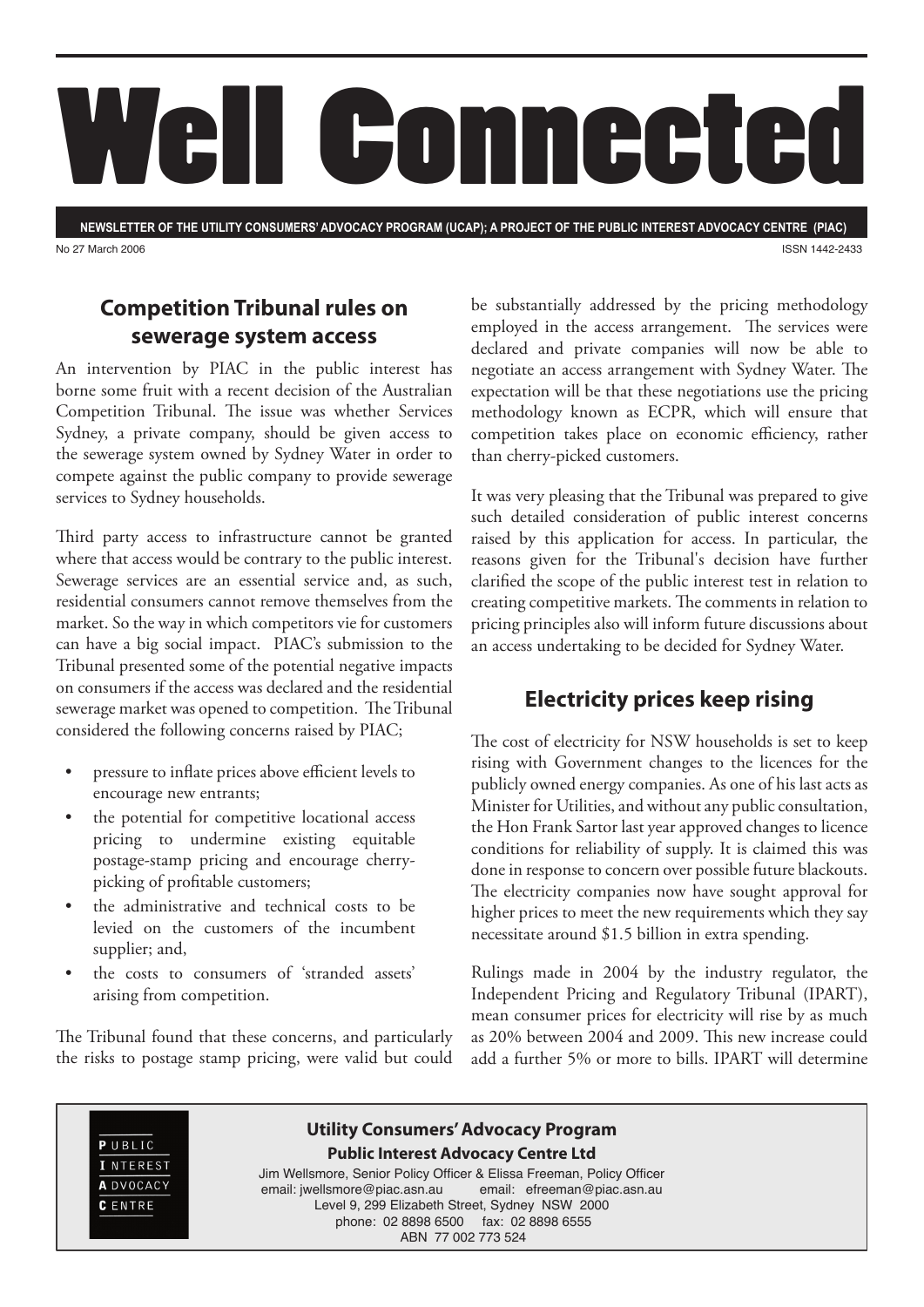how much of a rise is necessary but the decision of the Government to introduce the new obligations leaves little room for consumers or the Tribunal.

The new licence conditions contains a mixture of new standards and payments by the distributors to customers effected by a loss of supply. The new standards will require significant investment in new equipment by the distributors as well as improved systems to track and count interruptions to supply.

A major focus of the new standards is the Sydney CBD. The other important change should be improved reliability of electricity supply in some areas which currently are prone to frequent blackouts from storms.

It seems that recent media interest in blackouts has prompted the new standards as a political response from the Government. Unfortunately, it is a concern that the Government, or at least the then Minister, appears not to have tried to balance the competing interests in the community around improved supply and affordability. Some consumers, especially business users, are concerned about constant supply and are prepared to pay for that. On the other hand a minority of NSW households have difficulty in paying for electricity supply even before the prices rise.

PIAC late last year wrote to the Minister for Utilities, the Hon Carl Scully, urging the Government review the way it provides financial assistance to households struggling to pay their utility bills. With a new Minister for Energy now overseeing these issues, the third in eight months, it remains to be seen whether the Government will address these concerns.

# **10% 'green' energy for households**

In a move to bolster the Green Power scheme, the NSW Government has decided that it will require electricity retailers to offer 'new' contracts with a minimum 10% of electricity generated from renewable sources. A key part of the new policy is that consumers will be able to 'opt out' of the 10% Green Power component. The offer will be made to customers each time they move house or change electricity retailer.

The new policy was announced in late 2005 as part of the NSW Greenhouse Strategy. The collection of policies that make up the Strategy arose from the work of a NSW Government inter-agency working party. While the working party undertook some consultation outside Government circles, PIAC is not aware that the 10% Green Power option was ever canvassed with community or consumer groups.

The regulated 10% offering marks a significant change to the existing Green Power scheme. This is a national scheme that allows retailers to offer consumers supply contracts for electricity with varying amounts of energy sourced from renewable generation such as wind-power, biomass or solar. The scheme was designed to provide incentives for investment in new renewable generation, meaning that over time more such sources of energy would be built and greenhouse gas emissions from the electricity industry might be reduced.

Retailers generally have at least one 'green' product with, say, 10% or 50% of the equivalent energy purchased from a renewable generator. These products come at a higher price to the customer which reflects the higher cost of renewable generation compared to coal or gas and the need for a lot of investment to increase the amount of electricity produced from these sources.

However, less than 1% of NSW households currently buy accredited Green Power electricity. One of the reasons is the higher cost. Linked to this is the nature of the scheme and its reliance on 'equivalent' energy. Customers may pay for power from renewable sources but this generation simply feeds into a national 'pool'. While the proportion of electricity from renewable sources may increase, an individual customer has no way of knowing whether their energy comes from solar or coal.

A further problem for Green Power has been a lack of control over what is offered as a 'green' electricity product. Several retailers currently offer 'green' products which do not meet the Green Power rules and are not accredited under the scheme.

By contrast, in the United States it is more common for governments to impose obligations on generators to meet benchmarks with higher levels of electricity to be bought from renewable sources.

The NSW Government has sought the views of consumers and electricity retailers about the implementation of the new policy. While PIAC supports better environmental outcomes and more 'renewable' electricity it remains to be seen whether this new policy will achieve its aims.

Among the concerns PIAC has already raised with the NSW Government are:

- how well the 'opt out' choice is communicated to consumers;
- the timing of a decision to take up or opt out of Green Power, eg, will consumers be limited to making the choice when they first take up a contract for electricity;
- better reporting of compliance with the Green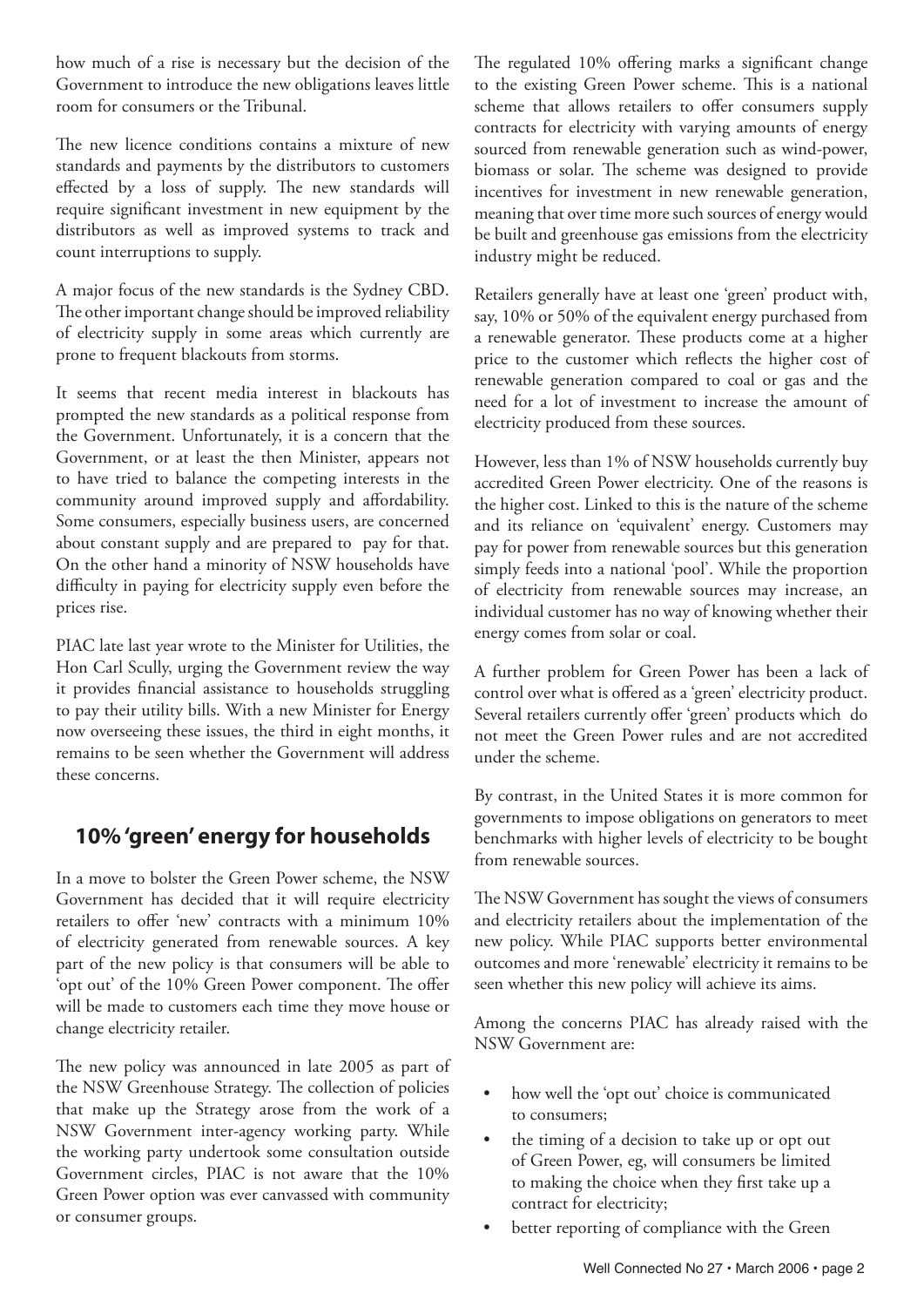Power rules to assure consumers they will get what they pay for; and

the likely impact of higher prices for renewable energy based on consumer take up of new the 10% component.

#### **We've stalled Desal by the seashore**

Community groups have welcomed the Premier's decision to move away from desalination as the final solution to Sydney's unsustainable use of water.

Public meetings held around Sydney last month demonstrated the community's scepticism and disappointment with the desalination decision. The meetings raised a range of issues including the unknown environmental effects of desalination, the relative benefits of large-scale recycling, and future costs to customers. This public sentiment overwhelmingly supports the Government's decision to drop plans for a 125megalitre capacity desalination plant and reaffirms the need for effective community consultation around water supply decisions.

The NSW Government has not permanently stalled its investment in desalination. It will go ahead with land purchases at Kurnell and continue the tender process to establish a desalination testing facility. Given how little is known about the environmental impacts of a desalination plant in the locality, the test facility will enable better informed debate when investment in a desalination planted inevitably resurfaces in the future.

The debate around Sydney's water needs has not ended. Sydney Water and the NSW Government will continue to determine how to plan for our future water supply and demand based on a range of identified options. This time investment decisions must be made in the public sphere and with proper consultation. Planning documents must be publicly available, specialist advisors must be apolitical and the community and Parliament must have the opportunity to fully engage with the available options.

PIAC looks forward to working on these issues with Minister Campbell, the newly appointed NSW Minister for Water.

#### **New electricity meters on the way?**

New electricity meters could come to millions of Australian homes following a decision of the recent meeting of the Council of Australian Goverments (CoAG). The Federal Government, in particular, remains convinced these meters would lead to more competition in the retail electricity market. Others predict these meters will lower prices by enabling consumers to better plan their electricity consumption.

'Time-of-use' (ToU) pricing requires digital meters that measure demand at different times of the day. Typically ToU tariffs contain three to five bands for different parts of the day or night and each has a different price. The argument runs that consumers will want to have as much consumption as possible during the lower-priced periods. By shifting demand away from the peak periods they can save money and lower the costs of supply. Others believe this basic response will encourage energy retailers to develop new options for supply contracts and cause consumers to 'shop around' more actively. Whichever argument is preferred there is no doubt ToU bills will be more complex.

The most obvious difficulty arising from the CoAG decision is that the evidence suggests that price does not have the same effect on demand in electricity as it does for non-essential items like chocolate bars or washing powder. Peak periods of demand occur precisely because that is when consumers need to use electricity, for example, cooling on very hot days, heating on very cold nights and preparing evening meals.

Beyond that, the electricity industry is not about to accept less revenue to cover the cost of its very expensive and long-lived assets. Lower peak demand should result in less spending on distribution systems in future years so savings are possible over the medium term. However, those savings would represent only a tiny fraction of the total bills faced by household users. The general rule of thumb is that lower demand results in a higher price 'per unit' (kilowatt hours in the case of electricity) as the suppliers protect their total revenue. Households in Sydney and the NSW Central Coast have experienced this in recent times as mandatory water restrictions and lower consumption in turn have led to applications by industry for higher water prices.

Added to these dubious benefits comes the cost of the new meters and their installation, a cost borne by those same household consumers.

Victoria already has decided to require the majority of households to be given ToU meters. Reportedly, the process of implementing the decision has become bogged down over questions of which technology should be used. Perhaps more importantly, the Victorian regulator has not required the electricity retailers to pass on ToU prices in customer bills. While many consumers prefer 'flat' tariffs the lack of obligations on the retailers means the money spent on rolling out the new meters could be wasted. The view of CoAG on this question is not known but it seems most governments would prefer not to proscribe the types of tariffs offered in the 'competitive' retail energy industry.